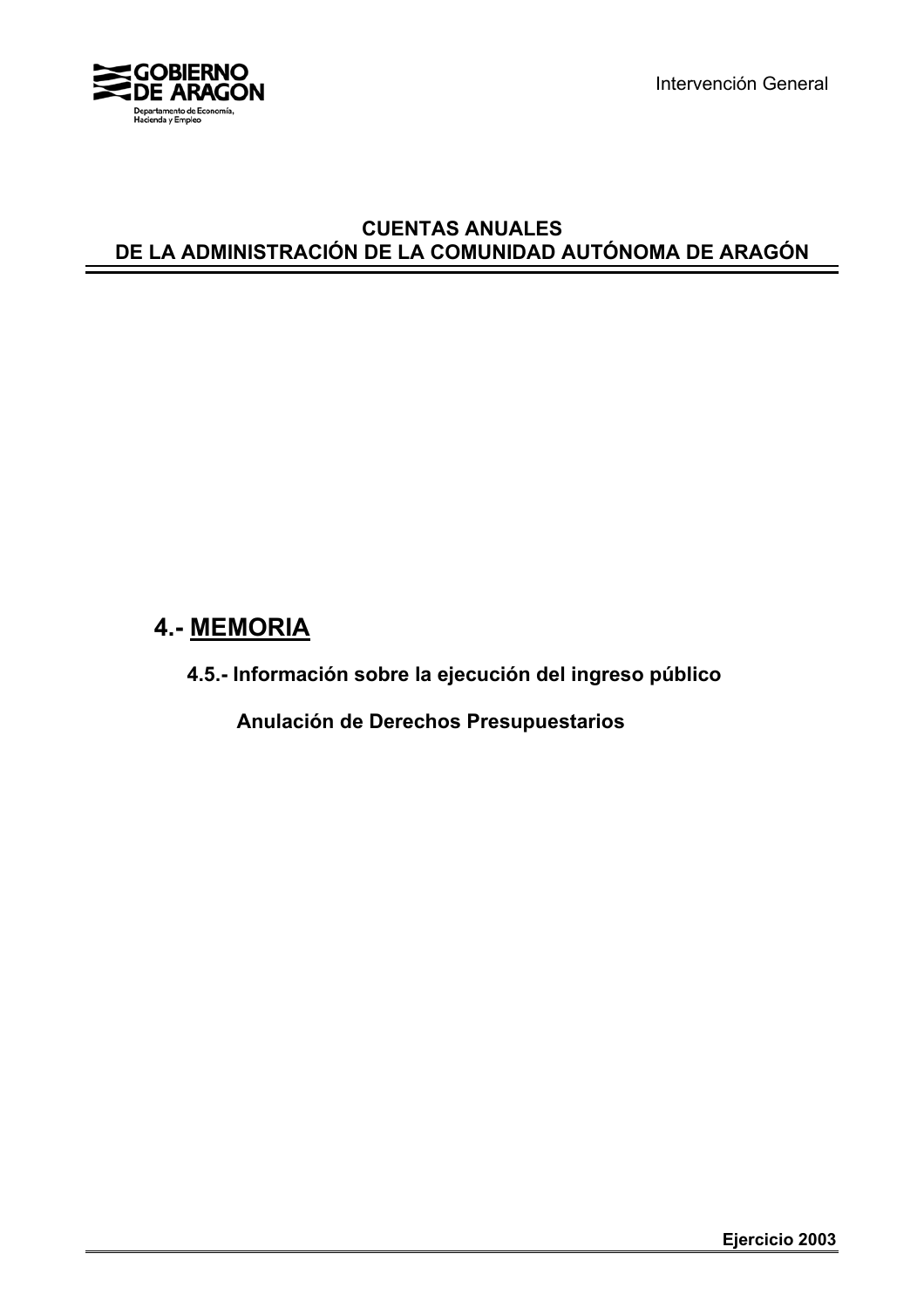| CLASIFICACION<br>ECONOMICA | EXPLICACION                                  | ANULACION<br>LIQUIDACIONES | APLAZAMIENTO Y<br>FRACCIONAMIENTO | DEVOLUCION DE<br>INGRESOS | TOTAL<br><b>DERECHOS</b><br><b>ANULADOS</b> |
|----------------------------|----------------------------------------------|----------------------------|-----------------------------------|---------------------------|---------------------------------------------|
| 11000                      | S/ADOUISICIONES POR HERENCIAS                | 18.475.816,61              | 0,00                              | 2.148.729,57              | 20.624.546,18                               |
| 11003                      | DONACIONES                                   | 161.110,64                 | 0,00                              | 212.233,33                | 373.343,97                                  |
|                            | TOTAL CONCEPTO 110 IMPUESTO S/SUCESIONES Y D | 18.636.927,25              | 0,00                              | 2.360.962,90              | 20.997.890,15                               |
| 11100                      | S/PATRIMONIO NETO DE PERSONAS                | 4.602,41                   | 0,00                              | 309.415,02                | 314.017,43                                  |
|                            | TOTAL CONCEPTO 111 IMPUESTO S/PATRIMONIO     | 4.602.41                   | 0,00                              | 309.415.02                | 314.017,43                                  |
|                            | TOTAL ARTICULO 11 S/CAPITAL                  | 18.641.529.66              | 0,00                              | 2.670.377.92              | 21.311.907,58                               |
|                            | TOTAL CAPITULO 1 IMPUESTOS DIRECTOS          | 18.641.529,66              | 0,00                              | 2.670.377,92              | 21.311.907,58                               |
| 20000                      | S/TRANSMISIONES PATR. ONEROSAS               | 1.251.911,52               | 0,00                              | 1.921.712,08              | 3.173.623,60                                |
| 20001                      | S/OPERACIONES SOCIETARIAS                    | 19.880,20                  | 0,00                              | 38.476,99                 | 58.357,19                                   |
| 20002                      | S/TRANSMISIONES DE VEHICULOS                 | 0,00                       | 0,00                              | 13.871,24                 | 13.871,24                                   |
|                            | TOTAL CONCEPTO 200 IMPUESTO S/TRANSMISIONES  | 1.271.791,72               | 0,00                              | 1.974.060,31              | 3.245.852,03                                |
| 20100                      | EFECTOS TIMBRADOS Y OTROS                    | 17.449.393,23              | 0,00                              | 1.557.560,41              | 19.006.953,64                               |
| 20101                      | S/EXCESO LETRAS DE CAMBIO                    | 0.00                       | 0,00                              | 3.797.74                  | 3.797.74                                    |
|                            | TOTAL CONCEPTO 201 INGRESOS S/ACTOS JURIDICO | 17.449.393,23              | 0,00                              | 1.561.358,15              | 19.010.751,38                               |
|                            | TOTAL ARTICULO 20 S/TRANSMISIONES PATRIMONI  | 18.721.184,95              | 0,00                              | 3.535.418,46              | 22.256.603,41                               |
|                            | TOTAL CAPITULO 2 IMPUESTOS INDIRECTOS        | 18.721.184,95              | 0,00                              | 3.535.418,46              | 22.256.603,41                               |
| 30106                      | CULTURA Y TURISMO                            | 18,66                      | 0,00                              | 0.00                      | 18,66                                       |
|                            | TOTAL CONCEPTO 301 VENTA DE PUBLICACIONES    | 18,66                      | 0,00                              | 0,00                      | 18,66                                       |
|                            | TOTAL ARTICULO 30 VENTA DE BIENES            | 18,66                      | 0,00                              | 0,00                      | 18,66                                       |
| 31000                      | SUSCRIPCION Y VENTA B.O.A.                   | 84,42                      | 0,00                              | 0,00                      | 84,42                                       |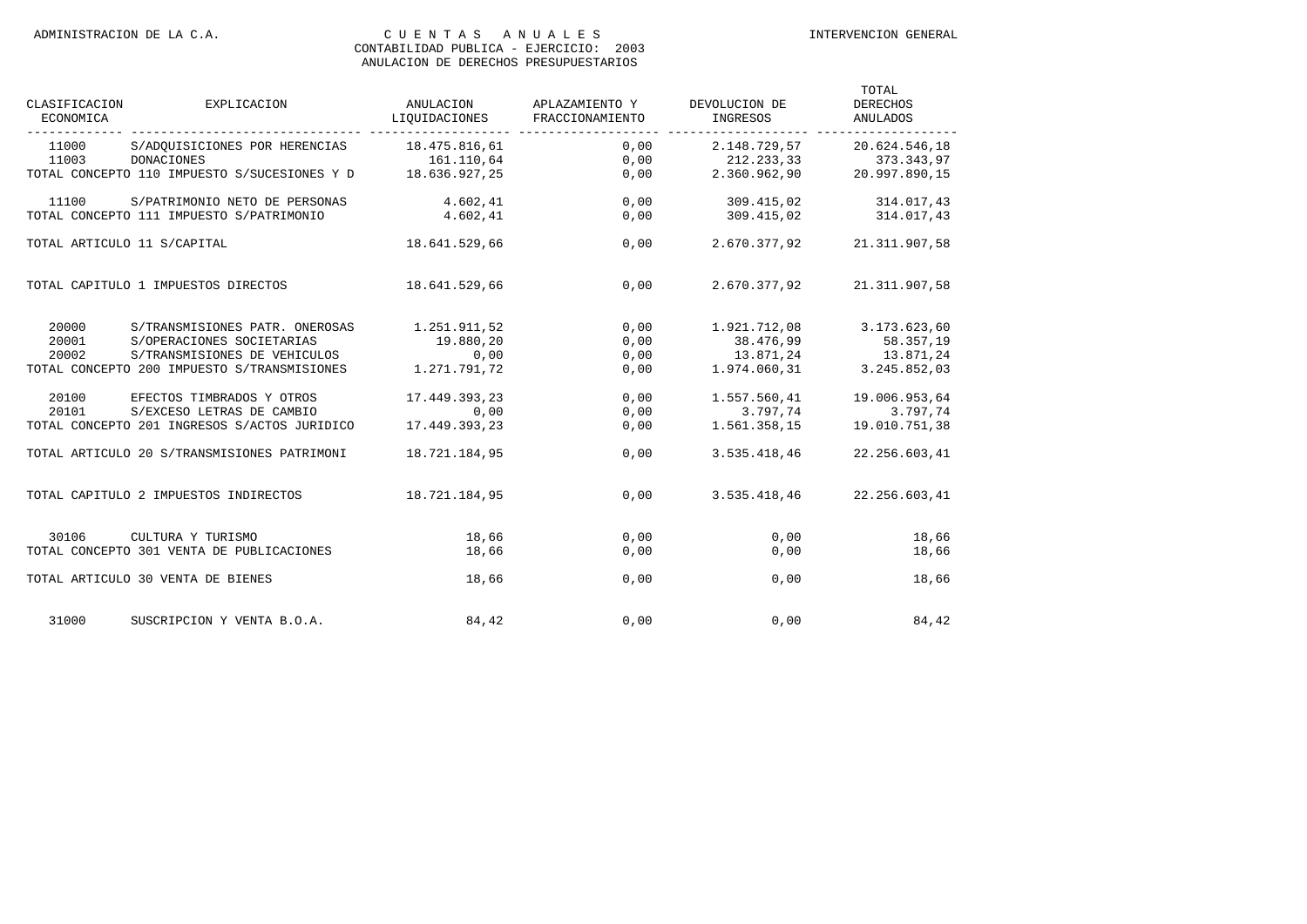| CLASIFICACION<br>ECONOMICA | EXPLICACION                                   | ANULACION<br>LIQUIDACIONES | APLAZAMIENTO Y DEVOLUCION DE<br>FRACCIONAMIENTO | INGRESOS  | TOTAL<br><b>DERECHOS</b><br>ANULADOS |
|----------------------------|-----------------------------------------------|----------------------------|-------------------------------------------------|-----------|--------------------------------------|
|                            | TOTAL CONCEPTO 310 BOLETIN OFICIAL DE ARAGON  | 84,42                      | 0.00                                            | 0.00      | 84,42                                |
| 31601                      | ACTIVIDADES DEPORTIVAS                        | 0,00                       | 0,00                                            | 80,12     | 80,12                                |
| 31602                      | RESIDENCIAS                                   | 19,46                      | 0,00                                            | 548,28    | 567,74                               |
|                            | TOTAL CONCEPTO 316 DE EDUCACION Y CIENCIA Y   | 19,46                      | 0,00                                            | 628,40    | 647,86                               |
| 31907                      | EDUCACION Y CIENCIA                           | 0.00                       | 0,00                                            | 8.528,88  | 8.528,88                             |
|                            | TOTAL CONCEPTO 319 OTROS INGRESOS POR PRESTA  | 0,00                       | 0,00                                            | 8.528,88  | 8.528,88                             |
|                            | TOTAL ARTICULO 31 PRESTACIONES DE SERVICIOS   | 103,88                     | 0,00                                            | 9.157,28  | 9.261,16                             |
| 32004                      | TASA 04 AUTORIZ.EN MATERIA DE                 | 0,00                       | 0,00                                            | 30,80     | 30, 80                               |
| 32019                      | TASA 19 PREST.DE SERV.ADMVOS.Y                | 0,00                       | 0,00                                            | 4.752,46  | 4.752,46                             |
| 32022                      | TASA 22 INSERCION ANUNCIOS EN                 | 0,00                       | 0,00                                            | 5.471,26  | 5.471,26                             |
|                            | TOTAL CONCEPTO 320 PRESIDENCIA Y RELACIONES   | 0,00                       | 0,00                                            | 10.254,52 | 10.254,52                            |
| 32105                      | TASA 05 ORDENACION TRANSPORTE                 | 0, 00                      | 0,00                                            | 110,99    | 110,99                               |
| 32106                      | TASA 06 ACTUACIONES EN MATERIA                | 15,09                      | 0,00                                            | 0,00      | 15,09                                |
| 32107                      | TASA 07 SERVC.DE EXPEDICION CE                | 0,00                       | 0,00                                            | 22,98     | 22,98                                |
|                            | TOTAL CONCEPTO 321 OBRAS PUBLICAS, URBANISMO  | 15,09                      | 0,00                                            | 133,97    | 149,06                               |
| 32210                      | TASA 10 SERV. FACULTATIVOS AGRO               | 0,00                       | 0,00                                            | 52,75     | 52,75                                |
| 32211                      | TASA 11 SERV. FACULTATIVOS VETE               | 0,00                       | 0,00                                            | 5.989, 92 | 5.989,92                             |
| 32216                      | TASA 16 EXPED.LICENCIAS Y PERM                | 3,00                       | 0,00                                            | 8.785,42  | 8.788,42                             |
| 32217                      | TASA 17 SERV. MONTES Y APROV. FO              | 7.567,06                   | 0,00                                            | 326,80    | 7.893,86                             |
|                            | TOTAL CONCEPTO 322 AGRICULTURA Y MEDIO AMBIE  | 7.570,06                   | 0,00                                            | 15.154,89 | 22.724,95                            |
| 32313                      | TASA 13 SERV. SANITARIOS                      | 0,00                       | 0,00                                            | 65,52     | 65,52                                |
|                            | TOTAL CONCEPTO 323 SANIDAD, CONSUMO Y BIENEST | 0,00                       | 0,00                                            | 65,52     | 65,52                                |
| 32615                      | TASA 15 SERV. EXPD. TITULOS ACAD              | 0,00                       | 0,00                                            | 691,71    | 691,71                               |
| 32625                      | TASA SERVICIOS REGISTRO TERRIT                | 0.00                       | 0.00                                            | 11,30     | 11,30                                |
|                            | TOTAL CONCEPTO 326 DE EDUCACION Y CIENCIA     | 0,00                       | 0,00                                            | 703,01    | 703,01                               |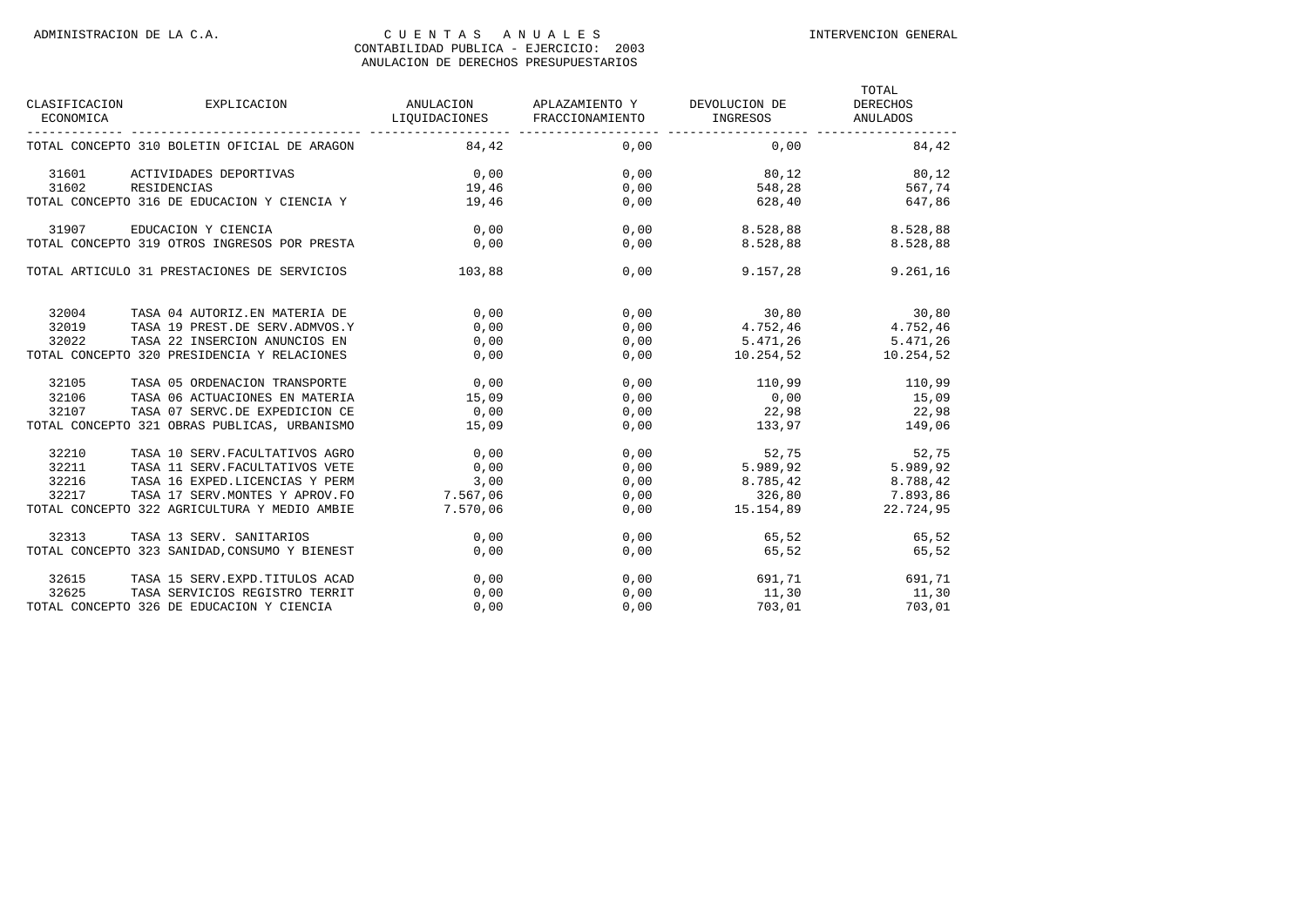| CLASIFICACION<br>ECONOMICA | EXPLICACION                                                                    | ANULACION<br>LIQUIDACIONES | APLAZAMIENTO Y<br>FRACCIONAMIENTO | DEVOLUCION DE<br><b>INGRESOS</b> | TOTAL<br><b>DERECHOS</b><br>ANULADOS |
|----------------------------|--------------------------------------------------------------------------------|----------------------------|-----------------------------------|----------------------------------|--------------------------------------|
| 32714                      | TASA 14 SERV.ORD.ACTIVID.IND.E<br>TOTAL CONCEPTO 327 DE INDUSTRIA COMERCIO Y D | 6.348.37<br>6.348,37       | 0,00<br>0,00                      | 1.249,73<br>1.249,73             | 7.598,10<br>7.598,10                 |
|                            |                                                                                |                            |                                   |                                  |                                      |
| 32901                      | TASA 01 DIRECCION E INSPECCION                                                 | 338.802,55                 | 0,00                              | 949,64                           | 339.752,19                           |
| 32903                      | TASA 03 SERV. ADMVOS. REDAC. INFO                                              | 3.409,64                   | 0,00                              | 116,87                           | 3.526,51                             |
|                            | TOTAL CONCEPTO 329 VARIOS DEPARTAMENTOS                                        | 342.212.19                 | 0.00                              | 1.066.51                         | 343.278,70                           |
|                            | TOTAL ARTICULO 32 OTRAS TASAS                                                  | 356.145,71                 | 0,00                              | 28.628,15                        | 384.773,86                           |
| 33201                      | PRECIOS PUBLICOS-LABORATORIO A                                                 | 70,77                      | 0,00                              | 0,00                             | 70,77                                |
|                            | TOTAL CONCEPTO 332 PRECIOS PÚBLICOS                                            | 70.77                      | 0,00                              | 0.00                             | 70,77                                |
| 33800                      | PRECIOS PUBLICOS - DEPORTES                                                    | 0.00                       | 0.00                              | 76,00                            | 76,00                                |
|                            | TOTAL CONCEPTO 338 PRECIOS PUBLICOS DE CULTU                                   | 0,00                       | 0,00                              | 76,00                            | 76,00                                |
|                            | TOTAL ARTICULO 33 PRECIOS PÚBLICOS                                             | 70.77                      | 0.00                              | 76,00                            | 146,77                               |
| 37002                      | MAOUINAS RECREATIVAS                                                           | 3.832,50                   | 0,00                              | 31.739,30                        | 35.571,80                            |
| 37004                      | M. RECREATIVAS GRAVAMEN COMPLE                                                 | 0,00                       | 0,00                              | 198.092,92                       | 198.092,92                           |
|                            | TOTAL CONCEPTO 370 TASA FISCAL S/ EL JUEGO                                     | 3.832,50                   | 0,00                              | 229.832,22                       | 233.664,72                           |
|                            | TOTAL ARTICULO 37 TASA FISCAL S/ EL JUEGO                                      | 3.832,50                   | 0,00                              | 229.832,22                       | 233.664,72                           |
| 38002                      | O.P., URBANISMO Y TRANSPORTE                                                   | 0,00                       | 0,00                              | 2.343,95                         | 2.343,95                             |
| 38009                      | PRESIDENCIA Y RELAC. INSTITUCI                                                 | 0,00                       | 0,00                              | 107,91                           | 107,91                               |
|                            | TOTAL CONCEPTO 380 DE EJERCICIOS CERRADOS                                      | 0,00                       | 0,00                              | 2.451,86                         | 2.451,86                             |
| 38109                      | OTROS                                                                          | 0,00                       | 0,00                              | 4.131,96                         | 4.131,96                             |
|                            | TOTAL CONCEPTO 381 DE PRESUPUESTO CORRIENTE                                    | 0,00                       | 0,00                              | 4.131,96                         | 4.131,96                             |
|                            | TOTAL ARTICULO 38 REINTEGRO                                                    | 0,00                       | 0,00                              | 6.583,82                         | 6.583.82                             |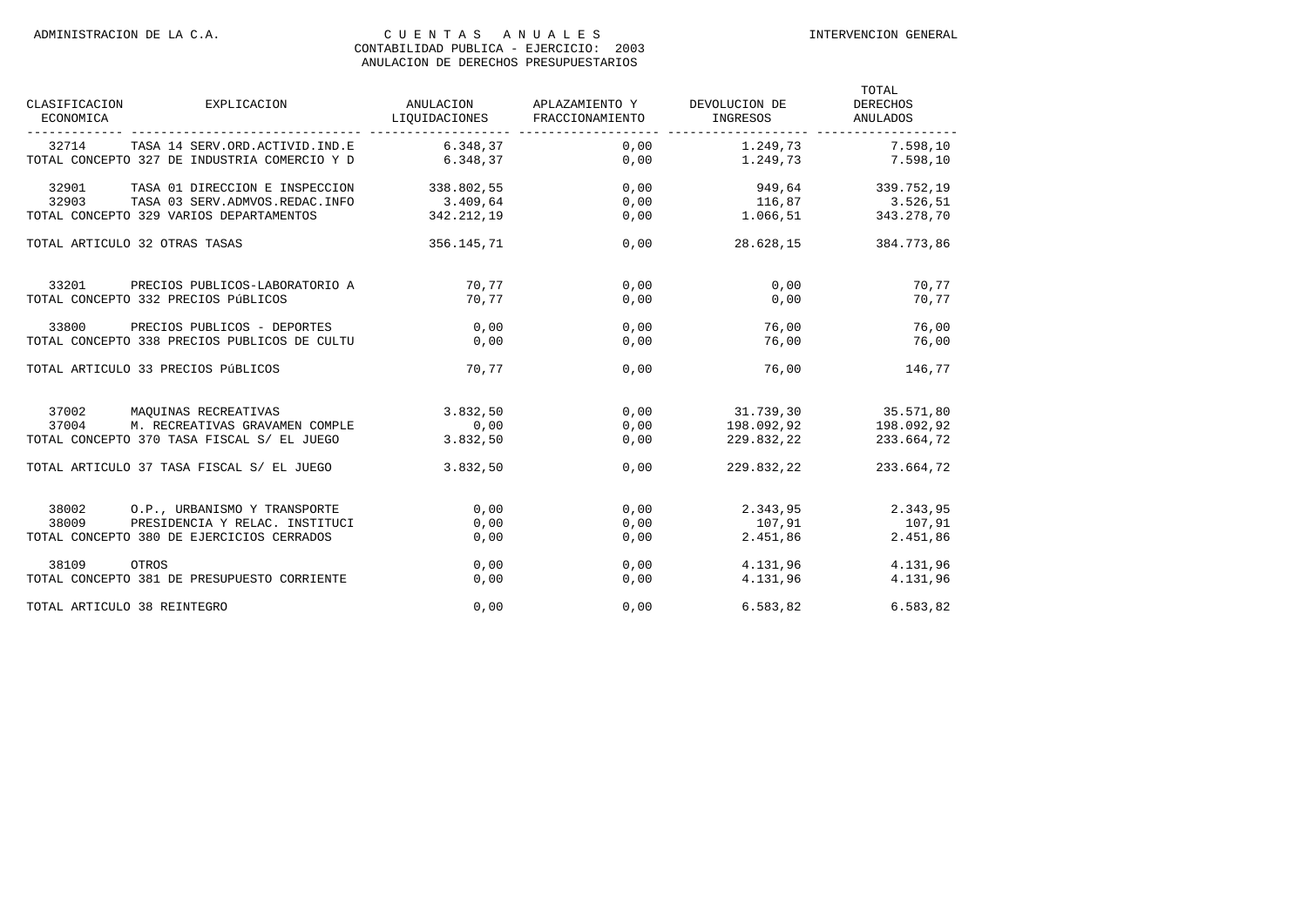| CLASIFICACION<br>ECONOMICA | EXPLICACION                                          | LIQUIDACIONES FRACCIONAMIENTO | ANULACION APLAZAMIENTO Y DEVOLUCION DE | INGRESOS                                                                                                                                                 | TOTAL<br>DERECHOS<br>ANULADOS |
|----------------------------|------------------------------------------------------|-------------------------------|----------------------------------------|----------------------------------------------------------------------------------------------------------------------------------------------------------|-------------------------------|
|                            | 39001 RESERVAS NACIONALES DE CAZA                    | 0,00                          | 0,00                                   | 721,59                                                                                                                                                   | 721,59                        |
| 39002                      | PERMISOS CAZA EN COTOS SOCIAL                        | 0,00                          | 0,00                                   | 13,52                                                                                                                                                    | 13,52                         |
|                            | TOTAL CONCEPTO 390 AGRICULTURA Y MEDIO AMBIE         | 0,00                          | 0,00                                   | 735, 11                                                                                                                                                  | 735,11                        |
| 39100                      | DAÑOS EN CARRETERAS                                  | 121,61                        | 0,00                                   | 0.00                                                                                                                                                     | 121,61                        |
|                            | TOTAL CONCEPTO 391 DE OBRAS PUBLICAS, URBANIS 121,61 |                               | 0,00                                   |                                                                                                                                                          | 0,00<br>121,61                |
| 39200                      | PRESIDENCIA Y RELACIONES INSTI                       | 0,00                          | 0,00                                   | 27,06 27,06                                                                                                                                              |                               |
| 39207                      | EDUCACION Y CIENCIA                                  | 0,00                          | 0,00                                   | $30,06$ 30,06                                                                                                                                            |                               |
|                            | TOTAL CONCEPTO 392 DERECHOS DE EXAMEN                | 0,00                          | 0,00                                   | 57,12                                                                                                                                                    | 57,12                         |
| 39500                      | OBRAS PUBLICAS, URBANISMO Y TRA                      | 0,00                          |                                        | $\begin{array}{cccc} 0\,, 00 & \quad & 1\,.849\,, 64 & \quad & 1\,.849\,, 64 \\ 0\,, 00 & \quad & 100\,.943\,, 83 & \quad & 100\,.943\,, 83 \end{array}$ |                               |
| 39501                      |                                                      |                               |                                        |                                                                                                                                                          |                               |
| 39502                      |                                                      |                               | 0,00                                   | 54.695,70                                                                                                                                                | 88.975,47                     |
| 39503                      | AGRICULTURA                                          | 0,00                          | 0,00                                   | $2.435,00$ $2.435,00$                                                                                                                                    |                               |
| 39504                      | INDUSTRIA, COMERCIO Y TURISMO                        | 0,00                          | 0,00                                   | $120, 20$ $120, 20$                                                                                                                                      |                               |
| 39505                      | SANIDAD, CONSUMO Y BIENESTAR S                       | 0,00                          | 0,00                                   | $35.181, 74$ $35.181, 74$                                                                                                                                |                               |
| 39506                      | CULTURA Y TURISMO                                    | 0,00                          | 0,00                                   | 158,66 158,66                                                                                                                                            |                               |
| 39508                      | MEDIO AMBIENTE                                       | 0,00                          | 0,00                                   | 3.239,51 3.239,51                                                                                                                                        |                               |
| 39509                      | OTROS                                                | 0,00                          |                                        | $0,00$ 3.606,07 3.606,07                                                                                                                                 |                               |
|                            | TOTAL CONCEPTO 395 MULTAS Y SANCIONES 34.279,77      |                               |                                        | $0,00$ 202.230,35 236.510,12                                                                                                                             |                               |
| 39802                      | INTERESES DE DEMORA                                  | 107.331,13                    | 0,00                                   | 217.213,55                                                                                                                                               | 324.544,68                    |
|                            | TOTAL CONCEPTO 398 RECARGO DE APREMIO Y DEMO         | 107.331.13                    | 0,00                                   | 217.213,55                                                                                                                                               | 324.544,68                    |
|                            | TOTAL ARTICULO 39 OTROS INGRESOS                     | 141.732,51                    | 0,00                                   | 420.236,13                                                                                                                                               | 561.968,64                    |
|                            | TOTAL CAPITULO 3 TASAS Y OTROS INGRESOS              | 501.904,03                    | 0,00                                   |                                                                                                                                                          | 694.513,60 1.196.417,63       |
| 40400                      | PLAN F.I.P.                                          | 0,00                          |                                        | 0,00 293.823,82 293.823,82                                                                                                                               |                               |
| 40405                      | PLAN DESARROLLO GITANO                               | 0,00                          | 0,00                                   | 8.414,17                                                                                                                                                 | 8.414,17                      |
| 40406                      | PREST. BASICAS SERV. SOCIALES                        | 0,00                          | 0,00                                   |                                                                                                                                                          | 131.722,42 131.722,42         |
| 40409                      | ERRADICACION DE LA POBREZA                           | 0.00                          | 0.00                                   | 17.822.63                                                                                                                                                | 17.822,63                     |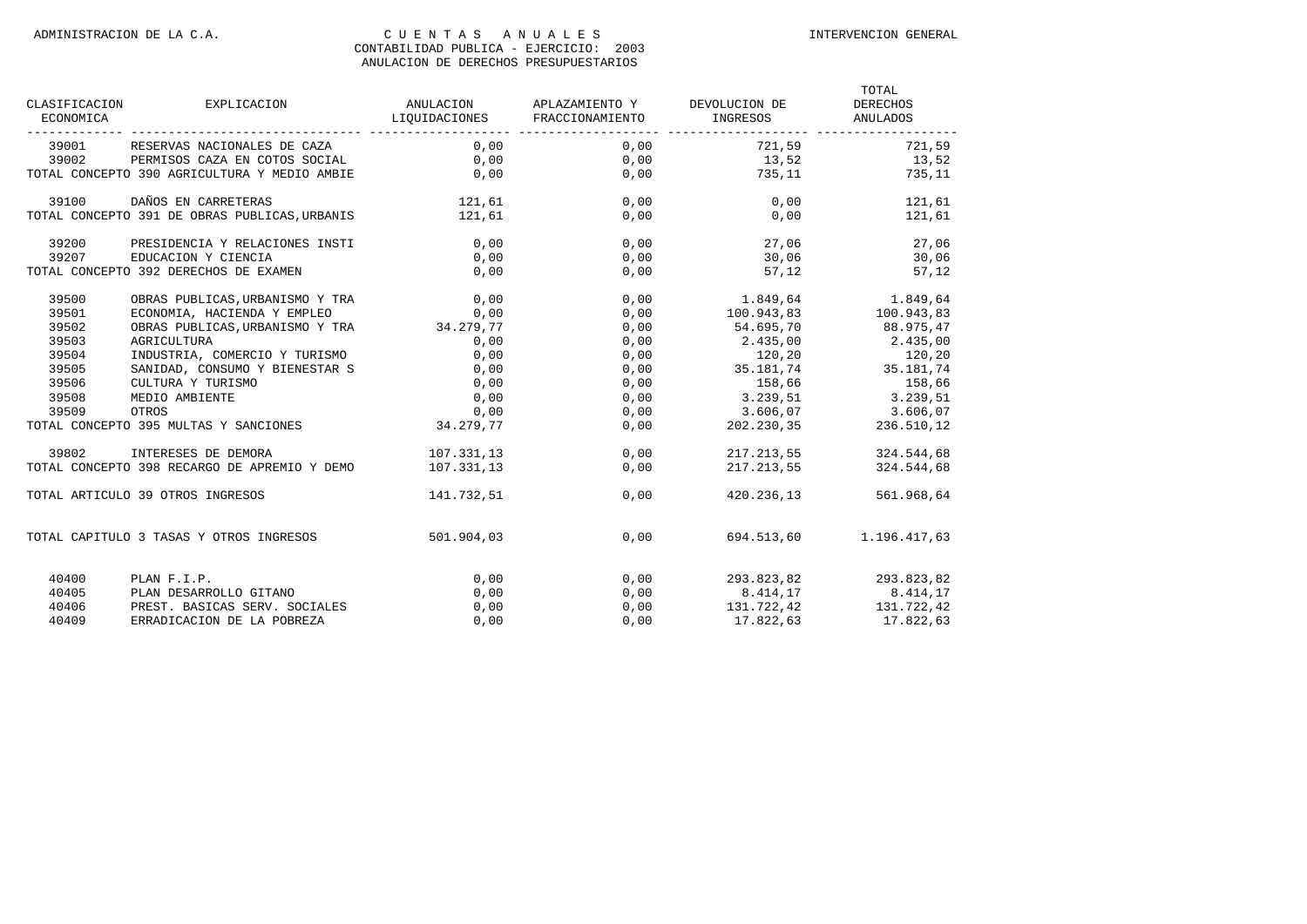| CLASIFICACION<br>ECONOMICA   | EXPLICACION                                   | ANULACION<br>LIQUIDACIONES | APLAZAMIENTO Y<br>FRACCIONAMIENTO | DEVOLUCION DE<br>INGRESOS | TOTAL<br><b>DERECHOS</b><br>ANULADOS |
|------------------------------|-----------------------------------------------|----------------------------|-----------------------------------|---------------------------|--------------------------------------|
| 40418                        | VOLUNTARIADO, PLAN ESTATAL                    | 0,00                       | 0,00                              | 6.481,91                  | 6.481,91                             |
|                              | TOTAL CONCEPTO 404 SUBV. TRABAJO Y ASUNTOS SO | 0,00                       | 0,00                              | 458.264,95                | 458.264,95                           |
| TOTAL ARTICULO 40 DEL ESTADO |                                               | 0,00                       | 0,00                              | 458.264,95                | 458.264,95                           |
| 41301                        | E.T.CULTURA Y TURISMO                         | 0,00                       | 0,00                              | 24.305,87                 | 24.305,87                            |
| 41304                        | AYUDAS JUBILACION Y REESTRUCTU                | 0,00                       | 0,00                              | 34.231,65                 | 34.231,65                            |
| 41305                        | PROMOCION EMPLEO                              | 0,00                       | 0,00                              | 9.361.058.70              | 9.361.058,70                         |
|                              | TOTAL CONCEPTO 413 INSTITUTO NACIONAL DE EMP  | 0,00                       | 0,00                              | 9.419.596,22              | 9.419.596,22                         |
| 41900                        | FOMENTO APOYO A LA ACTIVIDAD D                | 0,00                       | 0,00                              | 35.709,62                 | 35.709,62                            |
|                              | TOTAL CONCEPTO 419 OTROS ORGANISMOS AUTONOMO  | 0,00                       | 0,00                              | 35.709,62                 | 35.709,62                            |
|                              | TOTAL ARTICULO 41 ORGANISMOS AUTONOMOS ADMI   | 0,00                       | 0.00                              | 9.455.305,84              | 9.455.305,84                         |
|                              | TOTAL CAPITULO 4 TRANSFERENCIAS CORRIENTES    | 0.00                       | 0.00                              | 9.913.570.79              | 9.913.570,79                         |
| 52009                        | DEL ISVA                                      | 0,00                       | 0.00                              | 74.24                     | 74,24                                |
|                              | TOTAL CONCEPTO 520 INGRESOS FINANCIEROS       | 0,00                       | 0,00                              | 74,24                     | 74,24                                |
|                              | TOTAL ARTICULO 52 INTERESES DE DEPOSITO       | 0,00                       | 0,00                              | 74,24                     | 74,24                                |
| 54006                        | CULTURA Y TURISMO-ALOUILER INM                | 0,00                       | 0,00                              | 28,50                     | 28,50                                |
|                              | TOTAL CONCEPTO 540 ALOUILER Y PTOS. INMUEBLE  | 0,00                       | 0,00                              | 28,50                     | 28,50                                |
|                              | TOTAL ARTICULO 54 RENTA DE INMUEBLES          | 0,00                       | 0,00                              | 28,50                     | 28,50                                |
| 55001                        | CANONES CONCESIONARIOS                        | 0,00                       | 0,00                              | 160,56                    | 160,56                               |
|                              | TOTAL CONCEPTO 550 REFORMA Y DESARROLLO AGRA  | 0.00                       | 0.00                              | 160,56                    | 160,56                               |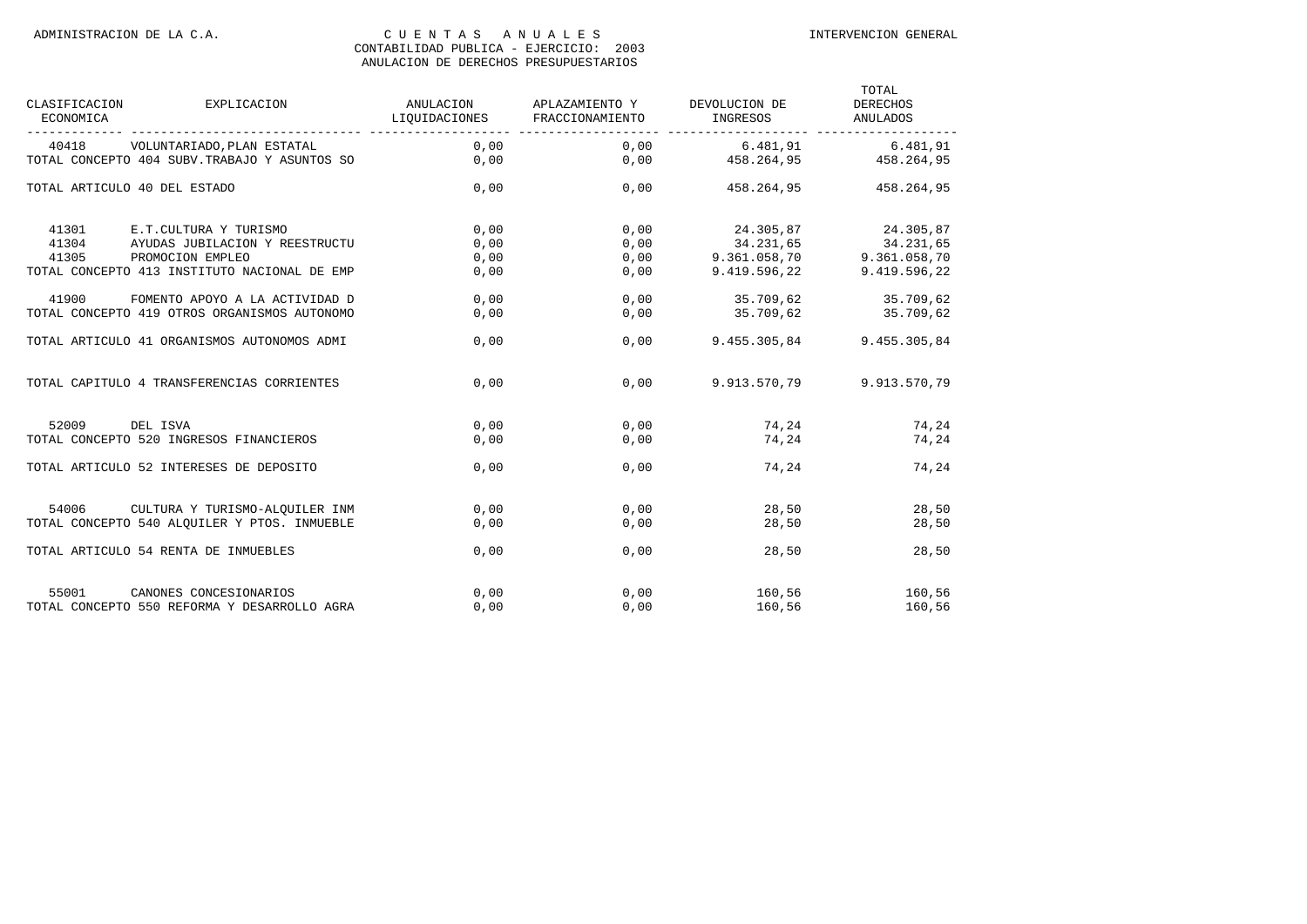| CLASIFICACION<br>ECONOMICA   | EXPLICACION                                   | ANULACION<br>LIQUIDACIONES | APLAZAMIENTO Y<br>FRACCIONAMIENTO | DEVOLUCION DE<br>INGRESOS | TOTAL<br><b>DERECHOS</b><br><b>ANULADOS</b> |
|------------------------------|-----------------------------------------------|----------------------------|-----------------------------------|---------------------------|---------------------------------------------|
| 55203                        | DE PROTECCION Y GESTION MONTES                | 5.450,12                   | 0,00                              | 40.709,97                 | 46.160,09                                   |
|                              | TOTAL CONCEPTO 552 APROVECHAMIENTOS ESPECIAL  | 5.450.12                   | 0.00                              | 40.709.97                 | 46.160.09                                   |
| 55300                        | CANONES DE I.T.V. PRIVADAS                    | 0,00                       | 0.00                              | 76,71                     | 76,71                                       |
| TOTAL CONCEPTO 553 CANONES   |                                               | 0.00                       | 0.00                              | 76.71                     | 76,71                                       |
|                              | TOTAL ARTICULO 55 PTOS.CONCESIONES Y APROV.   | 5.450.12                   | 0,00                              | 40.947.24                 | 46.397,36                                   |
| 59000                        | VVDAS. PROMOCION PUBLICA                      | 0,00                       | 0,00                              | 14.322,31                 | 14.322,31                                   |
|                              | TOTAL CONCEPTO 590 OTROS INGRESOS PATRIMONIA  | 0,00                       | 0,00                              | 14.322,31                 | 14.322,31                                   |
|                              | TOTAL ARTICULO 59 OTROS INGRESOS PATRIMONIA   | 0.00                       | 0.00                              | 14.322,31                 | 14.322,31                                   |
|                              | TOTAL CAPITULO 5 INGRESOS PATRIMONIALES       | 5.450,12                   | 0.00                              | 55.372.29                 | 60.822,41                                   |
| 70550                        | PROYECTOS DE INVESTIGACION (IN                | 0,00                       | 0,00                              | 1.929,17                  | 1.929,17                                    |
|                              | TOTAL CONCEPTO 705 SUBV. DE AGRICULTURA, PESC | 0,00                       | 0,00                              | 1.929,17                  | 1.929,17                                    |
| TOTAL ARTICULO 70 DEL ESTADO |                                               | 0,00                       | 0,00                              | 1.929,17                  | 1.929,17                                    |
| 71900                        | CONSTRUCCIONES DEPORTIVAS (CSD                | 0,00                       | 0,00                              | 62,19                     | 62,19                                       |
|                              | TOTAL CONCEPTO 719 OTROS ORGANISMOS AUTONOMO  | 0,00                       | 0,00                              | 62,19                     | 62,19                                       |
|                              | TOTAL ARTICULO 71 DE ORGANISMOS AUTON. ADVO   | 0,00                       | 0,00                              | 62,19                     | 62,19                                       |
| 79099                        | FEOGA-OTRAS TRANSF.DE CAPITAL                 | 0,00                       | 0,00                              | 49.824.21                 | 49.824,21                                   |
|                              | TOTAL CONCEPTO 790 FEOGA-SECCION ORIENTACION  | 0,00                       | 0,00                              | 49.824,21                 | 49.824,21                                   |
| 79200                        | FEDER-OBJETIVO 2                              | 0,00                       | 0,00                              | 11.858,99                 | 11.858,99                                   |
| TOTAL CONCEPTO 792 FEDER     |                                               | 0.00                       | 0.00                              | 11.858,99                 | 11.858.99                                   |